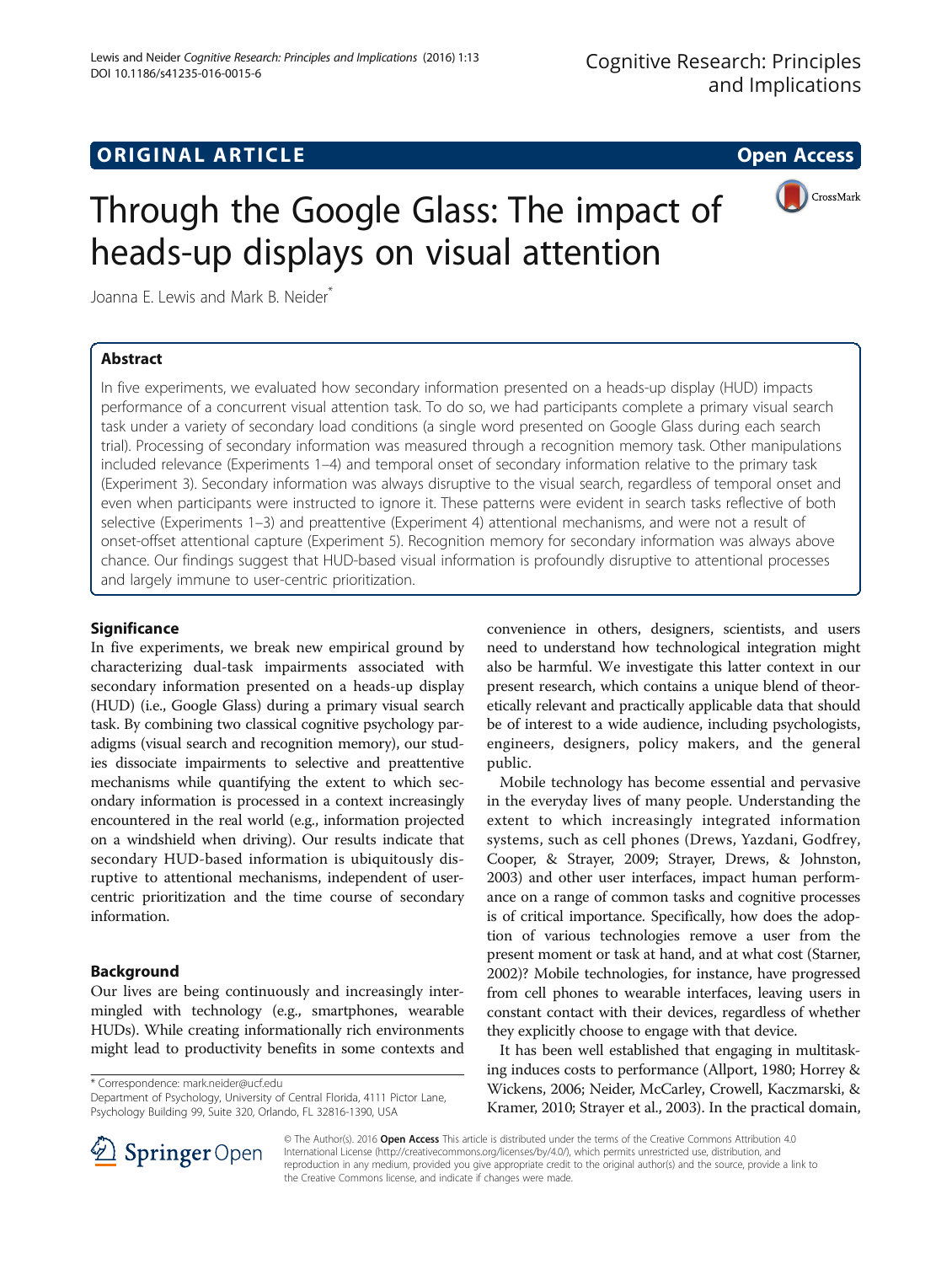much of this research is focused on cell phone engagement in the context of driving or walking (Horrey & Wickens, [2006;](#page-9-0) Kramer, Hahn, Irwin, & Theeuwes, [1999](#page-9-0); Neider et al., [2010](#page-9-0)). For example, using a cell phone or text-to-speech interface while driving significantly increases cognitive load and crash risk (Drews et al., [2009](#page-9-0); Strayer et al., [2013](#page-9-0)), and it impairs memory for visual information (Strayer et al., [2003\)](#page-9-0). While a focus on cell phone-related distraction has made practical sense, given the approximately 7.1 billion mobile subscriptions internationally (International Telecommunication Union ITU, [2015\)](#page-9-0), emergent technologies are moving toward a userintegrated approach favoring HUDs. HUDs have long been used in aviation cockpits and are now being employed in everyday environments, such as automobiles (e.g. Cadillac and Mercedes vehicles), or integrated directly with the user, such as with Google Glass (GG) and Oculus Rift (Ceurstemont, [2014](#page-9-0)). Unlike cell phones, HUDs typically present users with a persistent stream of visual information (though systems such as GG can provide auditory information as well), increasing the likelihood of interference with other concurrent visual tasks (Wickens, [2002](#page-9-0), [2008\)](#page-9-0). Although prior work in the multitasking domain is largely ubiquitous in demonstrating performance impairments under such conditions across a variety of contexts, novel reappropriations of existing technologies can carry with them some implicit expectation that they might immunize against such impairments. HUDs, which make use of transparent displays, have been used with great success in the aviation domain; however, the informationprocessing needs and priorities of a pilot at 30,000 feet are likely to be very different from those of a driver on the ground who might have only seconds to respond to a potential hazard. Consequently, as HUDs become increasingly used in less specialized contexts, it becomes imperative to understand how they might impact overall behavior when set against attentional limitations. To date, the literature relating HUD-based technology to attention and performance costs in everyday contexts has been minimal (Starner, [2002;](#page-9-0) Wolffsohn, McBrien, Edgar, & Stout, [1998](#page-9-0)).

Our goals in the present experiments were twofold. First, we wanted to characterize the extent to which visual information presented on a user-worn HUD (e.g., GG) impacts performance on a primary visual task, and how such effects might be modulated by the relevance and temporal presentation (i.e., onset prior to, concurrently, or following onset of primary task) of the HUDbased information. Second, we wanted to shed light on possible attentional mechanisms underlying performance costs arising from information presented on HUDs while engaged in a concurrent primary task (analogous to conversing on a cell phone while driving). To do so, we employed a visual search paradigm as our primary task, allowing us to isolate impairments to both parallel and serial attention mechanisms. Whereas efficient search for singleton targets is thought to involve parallel, preattentive processes (and less so selective attention), searches that are inefficient are thought to require serial attention processes that rely heavily on selective attention (Wolfe, [1998](#page-9-0)). Critically, if performance impairments occurred only during inefficient search, it would suggest that secondary task information presented on the GG is largely detrimental to selective attentional processes, perhaps those related to efficiently guiding attention toward the target. Alternatively, if secondary information presented on the GG induces performance costs during singleton search, it would suggest impairment to preattentive processes as well (though it would not rule out some impairment to selective attention mechanisms), and more generally to broader visual processing. An additional benefit of using a search task is that search is a vital operation for everyday function; humans must constantly locate task-relevant information (such as a pedestrian about to run into a roadway) in the environment. Thus, visual search is both a theoretically useful and practically relevant paradigm to assess HUD-based dual-task effects.

In all experiments, the participant's primary task was to locate a T target among L distractors displayed on a computer screen. In some conditions, the secondary information, in the form of a single word, was concurrently presented on a GG that was worn during a portion of the experiment. In Experiment 1, we characterized primary task performance costs associated with the presentation of secondary information on the GG while also manipulating the perceived relevance of the secondary information (through instructions) to the participant. We predicted response time (RT) costs to the visual search task in the presence of a secondary information stream, as well as an added cost when participants were told the information was useful. The extent to which secondary task information was processed was assessed through a surprise recognition memory task administered after all search trials were completed. In Experiment 2, we manipulated the context of the secondary information presented on the GG by informing participants of the recognition memory task. We expected secondary information to be more disruptive to the primary task when participants were aware that they would be tested on it. In Experiment 3, we explored the degree to which variation in the time course of the onset of secondary information impacted primary task performance (prior to, concurrently, or following the primary task), and the extent to which this might interact with the perceived relevance of that information. We expected concurrent presentation to produce larger costs to primary task performance, with this cost increasing when the secondary task was perceived as more relevant. In Experiment 4, we manipulated the saliency of the target T to elicit singleton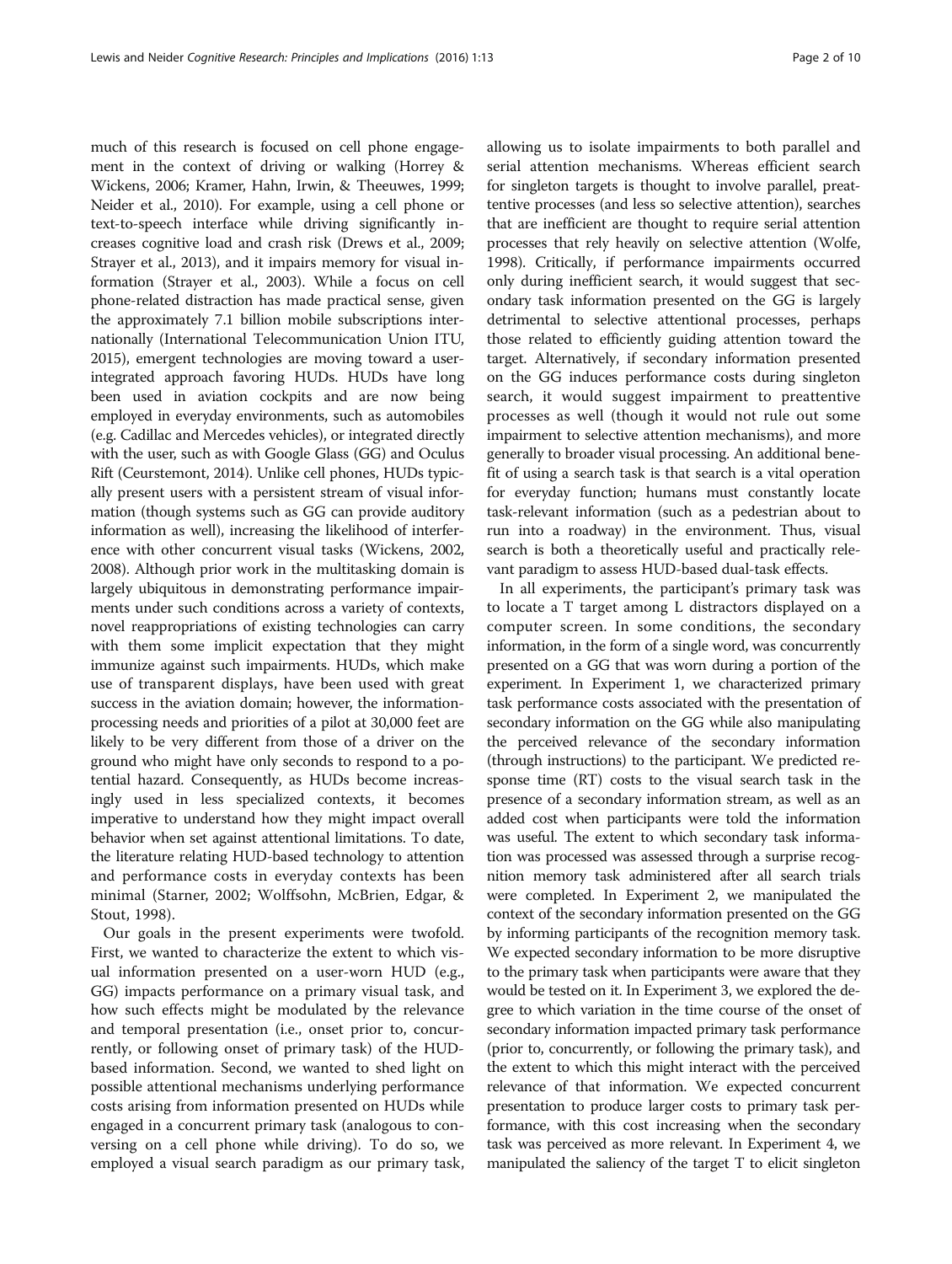search behavior to evaluate whether performance costs are exclusive to selective attention mechanisms or exist for preattentative processes as well. In the final experiment, we masked the onset and offset of the secondary task information to guard against the possibility that our effects might be more closely related to some reflexive reorienting of attentional processes toward an abrupt stimulus onset, as opposed to informational processing impairments associated with managing dual-task demands.

# Experiment 1 Methods

#### **Participants**

Ninety participants from the University of Central Florida's undergraduate research pool participated (56 females,  $M$  age = 19.58) for course credit. Eighteen participants were assigned to each experimental condition, based on previous research (Neider et al., [2010\)](#page-9-0). We controlled for noise or experimental errors by replacing any participant who was run in a noisy environment or incorrectly with another subject using the same condition. All participants had normal or corrected-to-normal visual acuity and normal color vision. Consent was obtained prior to screening and experimentation, as per the Declaration of Helsinki. This research was approved by University of Central Florida's Institutional Review Board (IRB Number SBE-14-10257). The total experiment took about 1 h to complete.

#### Experimental tasks

Primary task The primary task in all of the experiments was a visual search task. Participants responded to the orientation (90 degrees or −90 degrees) of a T target among L distractors. To increase difficulty of the search task, (1) we used large set sizes (50 or 80 items per trial), and (2) the intersection of the L distractors was offset by 2 pixels (search items were  $20 \times 20$  pixels, 0.72-degree visual angle) to increase target-distractor similarity (see Fig. 1). By using a difficult search task for the primary

Fig. 1 Example of the experimental environment in all experiments (target was red in Experiment 4) from the participant's perspective

task, we were able to reasonably ensure that the secondary information presented on the GG would appear to each participant for the same amount of time; that is, it was highly unlikely that a participant would find the T target prior to the onset, and subsequent offset, of the secondary information on the GG. The primary task timed out after 12 seconds. Participants completed 30 practice trials and then 120 search trials.

Secondary task There were five GG conditions associated with secondary task load. To create a baseline and a control for any visual occlusion that might occur when wearing the GG, we included two conditions where no secondary information was presented. These no-load conditions had participants performing the search task without wearing the GG (control) or while wearing the GG with no information presented on it (glass only). The other three GG conditions were similar, except that secondary information (a single word) was presented on the GG for 2000 milliseconds while the participant concurrently performed the search task (dual-task conditions). In conditions where secondary information was presented on the GG, participants were instructed that (1) they should ignore the information on the GG, (2) the information on the GG was irrelevant, or (3) the information on the GG might be useful for the primary task. Regardless of instruction, secondary information was never meaningful for the primary task. The words appeared simultaneously with the onset of the search display onset. The GG screen display size was approximately 2.5 degrees of visual angle. Words for the secondary task were randomly selected from the MRC Psycholinguistic Database (Coltheart, [1981](#page-9-0)), based on the parameters of length (4–7 letters), syllables (3 or fewer), and frequency in the English language (frequency range of 15–100).

Recognition task A surprise recognition memory task was administered following the completion of the primary experimental task to determine the extent to which secondary words were processed in the dual-task conditions (Jones, Jacoby, & Gellis, [2001\)](#page-9-0). Previously seen words and new words (60 of each), which were sampled using the aforementioned parameters, were interspersed, and participants were asked to respond whether the word was presented when they performed the main experimental task. Each word was presented for 1500 milliseconds, followed by six asterisks to cue a response. During 16 practice trials, participants received feedback regarding the accuracy of their responses. Throughout the recognition task, if the participants failed to respond during the cue display, they received feedback that they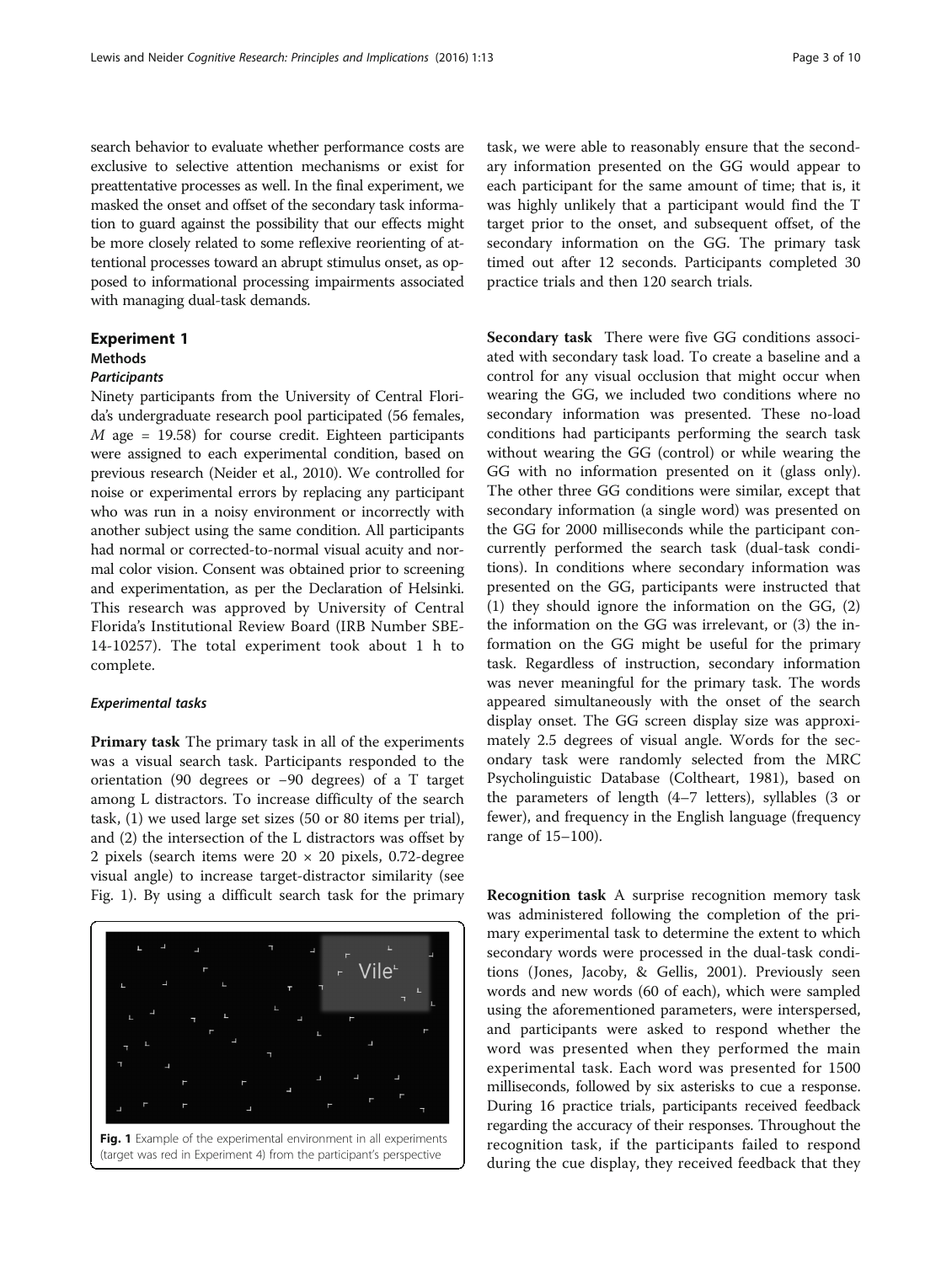<span id="page-3-0"></span>had not responded. Nonresponses were counted as errors during analysis.

#### Design and procedure

In experiment 1, we employed a mixed factorial design, with set size (50 or 80 search items) as a within-subject factor and GG conditions (control, glass, and dual-task conditions) as a between-subjects factor. Participants completed 30 practice trials of the search task without the secondary task. Following a brief break, each participant received instructions (between subjects) regarding the relevancy of the information presented on the GG. Participants in all conditions except the control were instructed to place the GG on so that the screen was visible and aligned with the top edge of the computer monitor. Following the completion of the visual search task, participants were instructed to return the GG to the researchers and read instructions regarding the word recognition memory task. They completed 16 practice trials before beginning the recognition memory task.

# Results and discussion

Eight participants were removed due to accuracy or reaction time (RT) values more than 2 SD from the mean. We found no differences for accuracy across conditions (see Table 1). RTs relative to the control (condition-control) are shown in Fig. [2;](#page-4-0) positive values indicate RT costs relative to the control condition. There was a main effect of GG condition on RT  $(F[4, 77] = 2.70, p = .037,$  $\eta^2$  = .123), suggesting that participants took longer to perform the primary search task when secondary information was presented (see Table [2\)](#page-5-0). Additionally, we found an RT cost for the dual-task conditions compared with both the control and no information presented conditions ( $p_s < .05$ ). There were no differences between the dual-task conditions ( $p_s > .05$ ). We also found a main effect of set size  $(F[1, 77] = 63.21, p < .001, \eta^2 = .451)$ , but no interaction between set size and GG condition  $(F[4, 77] = 0.46, p = .766, \eta^2 = .023)$ . RT × set size function slopes averaged 20.80 milliseconds per item. Accuracy in the recognition memory task was analyzed using one-sample  $t$  tests with participant performance compared against 50 % accuracy, which constituted

Table 1 Visual search accuracy for Experiments 1-5

| Experiment     | Accuracy   | F-Test                         |
|----------------|------------|--------------------------------|
|                | 0.75(0.09) | $F(4, 77) = 0.65, p = .627$    |
| 2              | 0.75(0.13) | $F(3, 61) = 2.15, p = .103$    |
| 3              | 0.69(0.12) | $F(3, 61) = 0.57, p = .636$    |
| $\overline{4}$ | 0.99(0.01) | $F(3, 58) = 1.65, p = .187$    |
| -5             | 0.74(0.15) | $F(2, 53) = 0.04$ , $p = .960$ |

Response accuracy means and statistical significance (main effect of Google Glass condition) for the visual search task for all experiments

chance accuracy. Memory performance was significantly above chance in the recognition task (all  $p_s < .05$ ), with no differences across dual-task conditions  $(F[2, 45] =$ 0.49,  $p = .613$ ,  $\eta^2 = .021$ ) (see Fig. [3](#page-6-0)), indicating that participants processed secondary information independent of instructions given.

#### Experiment 2

Generally speaking, presenting information on the GG concurrently with the search task induced costs to RT performance. However, participants were unaware that they would be tested on the secondary information presented on the GG, which may have disproportionately biased them toward discounting that information. To address this possibility, in Experiment 2 we informed participants of the memory recognition test.

#### **Methods**

Seventy-two naive participants (52 females,  $M$  age = 19.89) were recruited for Experiment 2. All experimental details were identical to those in Experiment 1, except for the following three changes: (1) We eliminated the dual-task ignore condition because of the similarity to the dual-task irrelevant condition; (2) we changed all of the dual-task instructions to manipulate the secondary task relationship to the entire experiment as opposed to just the visual search task; and (3) we informed the participants of the recognition memory task.

#### Results

Seven participants were excluded from the analyses because of accuracy or RT values more than 2 SD from the mean. Overall, the data were similar to those in Experiment 1. We found no differences for accuracy across conditions (see Table 1). When secondary information was presented, participants took longer to perform the primary search task  $(F[3, 61] = 4.16, p = .010, \eta^2 = .170)$  and dual-task conditions. RTs were significantly different from the control conditions ( $p_s < .05$ ). Interestingly, search RTs were longer when purportedly useful secondary information was presented on the GG ( $p < .05$ ) (see Fig. [2](#page-4-0)b). We also found an effect of set size  $(F[1, 61] = 71.73, p < .001, \eta^2 = .540)$ , but no interaction between set size and GG condition  $(F[3, 61] = 0.43, p = .731, \eta^2 = .021)$ . RT × set size function slopes averaged 22.23 milliseconds per item. Memory performance was significantly above chance (all  $p_s < .05$ ) in the recognition task, with no difference between conditions  $(F[1, 29] = 0.00, p = .952, \eta^2 = .004)$ .

# Discussion

The data patterns derived from the first two experiments are both surprising and alarming. Participants were unable to filter out secondary information presented on the GG. More practically, our data strongly suggest that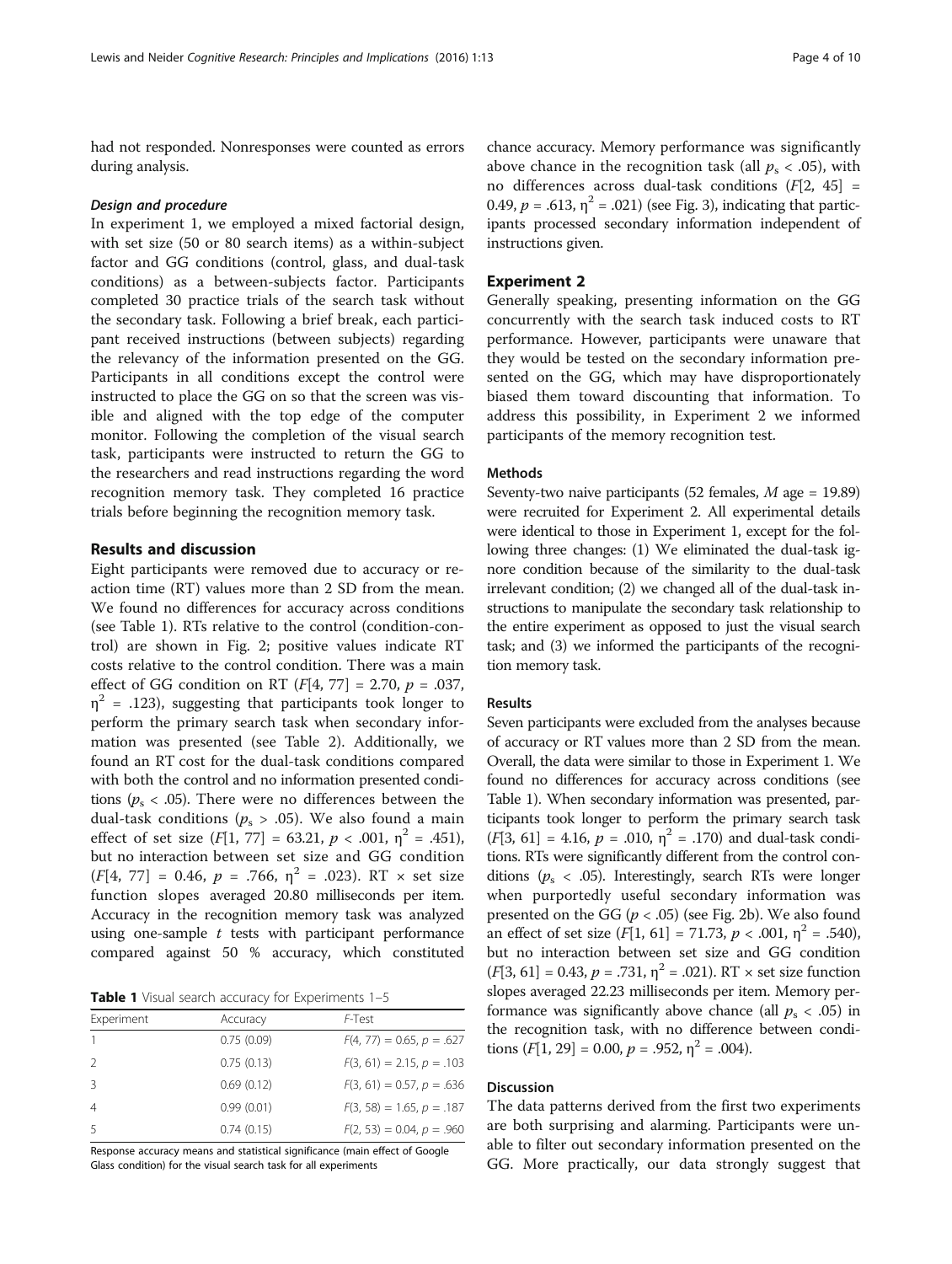<span id="page-4-0"></span>

observers cannot completely inhibit secondary information presented on a HUD, even when they want to or are instructed to do so. Perhaps equally concerning, when participants in Experiment 2 were biased to attend to HUD-based information (i.e., instructed the information might be useful), RTs increased by about 86 %. A real-world analogue would be an individual receiving a text message or visual route information on a HUD while driving and choosing to allocate attention to this secondary information at the expense of performance on the primary task.

# Experiment 3

Our data derived from Experiments 1 and 2 clearly suggest that secondary information presented on a HUD elicits RT costs to concurrent tasks involving visual attention; however, the data are limited to cases where the task information is time-locked to onset concurrently. In the real world, information ebbs and flows. Distracting information often is received when an observer is already engaged in another task (e.g., text messages received while

driving a vehicle). As such, in Experiment 3, we manipulated the timing of the onset of the secondary information.

## Methods

Seventy-two new participants were recruited explicitly for Experiment 3 (45 females,  $M$  age = 18.71). To characterize the extent to which selective attention mechanisms are impaired when information is not time-locked, in Experiment 3 we manipulated the timing of the onset of the HUD-based secondary information (−500, −250, 0, 250, and 500 milliseconds relative to primary visual search task onset). For Experiment 3, we used a mixed factorial design with set size (50 and 80 items) and secondary information onset time as within-subject factors and GG condition (control, glass only, and GG conditions) as a betweensubjects factor. All other experimental details were identical to those in Experiment 2.

# Results

We removed seven participants from the analyses because of accuracy or RT values more than 2 SD from the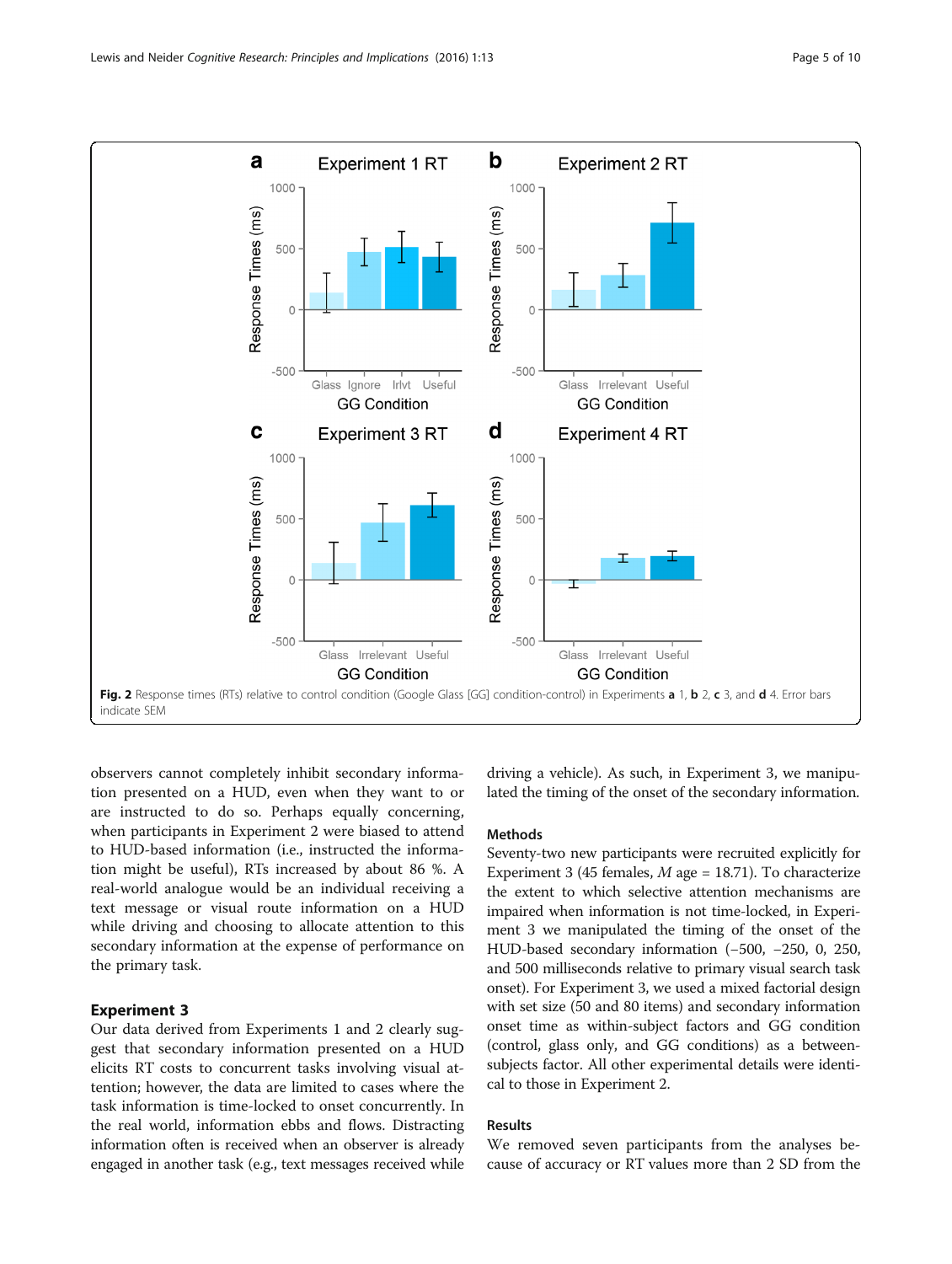Response time (RT) means and SDs for the visual search task for all experiments by each condition

mean. We found no differences for accuracy across conditions (see Table [1](#page-3-0)). Because there was no secondary information to manipulate in the control conditions, we conducted two separate analyses of variance: one to evaluate whether there was a cost of secondary information to the primary visual search task compared with the control conditions that collapsed across the timing manipulation (including set size and GG condition), and a second that omitted the control and set size conditions but included the timing manipulation (dual-task GG conditions and temporal onset). For the former, the overall RT data were similar to those derived from Experiments 1 and 2: RT costs were observed when secondary information was presented on the GG ( $F[3, 61] = 3.95$ ,  $p = .013$ ,  $n^2 = .160$ ) (see Fig. [2c](#page-4-0)). Furthermore, planned contrasts indicated that all GG conditions were different from the control conditions ( $p_s$  < .05), but not from each other ( $p = .486$ ). We also found an effect of set size  $(F[1, 61] = 71.46, p < .001,$  $\eta^2$  = .539), but no interaction between set size and GG

condition  $(F[3, 61] = 0.89, p = .450, \eta^2 = .042)$ . RT  $\times$  set size function slopes averaged 23.25 milliseconds per item. The latter analysis revealed no effect of temporal onset of the secondary information  $(F[4, 120] = 1.24, p = .259,$  $\eta^2$  = .043) or any interaction of secondary information temporal onset with GG condition  $(F[4, 120] = 2.38$ ,  $p = .055$ ,  $\eta^2 = .073$ ) (see Fig. [4\)](#page-7-0). It is perhaps worth noting that visual inspection of Fig. [4](#page-7-0) suggests that when the onset of both the primary search task and secondary GG information was concurrent, information that was communicated as irrelevant did not induce a performance cost. This insignificant trend is an outlier to all of our data thus far, that such secondary information produces robust interference with the primary task, and may be related to some change in strategy with regard to attentional deployment associated with the varied-onset timing of the secondary information. Given that the pattern is insignificant and contrary to the first three experiments, as well as being represented by fewer trials than in the previous experiments owing to the additional factor of timing, any conjecture related to it must be made with caution.

Combined, these data suggest that, generally speaking, secondary information induced a cost to the primary visual search task regardless of when it appeared, and they underline how generally distracting HUD-based information may be during multitasking. Again, recognition memory performance was above chance ( $p_s < .05$ ), regardless of dual-task condition  $(F[1, 30] = 0.04, p = .844,$  $\eta^2 = .001$ ).

## Discussion

The results from Experiments 1–3 clearly demonstrate that secondary visual information presented on a HUD interferes with the processing and completion of a concurrent visual task requiring selective attention. It is unclear, however, whether selective attention, which is thought to be serial in nature, represents the bottleneck through which dual-task effects might induce broader performance costs.

#### Experiment 4

In our previous experiments, we used a visual search paradigm where the target was difficult to discern from the distractors. In Experiment 4, we altered our primary search task by making the target object red, effectively creating a singleton search task. Importantly, singleton search relies on parallel preattentive mechanisms, as opposed to selective attention (Treisman & Gelade, [1980](#page-9-0); Wolfe, [2010\)](#page-9-0). Our goal in Experiment 4 was to evaluate whether the costs associated with irrelevant information presented on the GG are exclusive to tasks in which selective attention mechanisms are required.

<span id="page-5-0"></span>Table 2 Search response times for Experiments 1-5

| Experiments  | Mean RT (milliseconds) | <b>SD</b> |
|--------------|------------------------|-----------|
| Experiment 1 |                        |           |
| Control      | 5374.37                | 727.51    |
| No Glass     | 5490.74                | 677.60    |
| Ignore       | 5847.93                | 464.90    |
| Irrelevant   | 5889.40                | 524.73    |
| Useful       | 5758.65                | 488.22    |
| Experiment 2 |                        |           |
| Control      | 5310.86                | 595.89    |
| No Glass     | 5476.08                | 567.35    |
| Irrelevant   | 5594.44                | 376.06    |
| Useful       | 6024.03                | 681.85    |
| Experiment 3 |                        |           |
| Control      | 5433.95                | 587.93    |
| No Glass     | 5572.86                | 676.36    |
| Irrelevant   | 5903.77                | 621.21    |
| Useful       | 6047.32                | 390.88    |
| Experiment 4 |                        |           |
| Control      | 902.65                 | 201.63    |
| No Glass     | 871.82                 | 126.54    |
| Irrelevant   | 1082.63                | 126.50    |
| Useful       | 1099.38                | 157.75    |
| Experiment 5 |                        |           |
| Control      | 5126.83                | 605.69    |
| Irrelevant   | 5683.76                | 542.43    |
| Useful       | 5588.50                | 622.03    |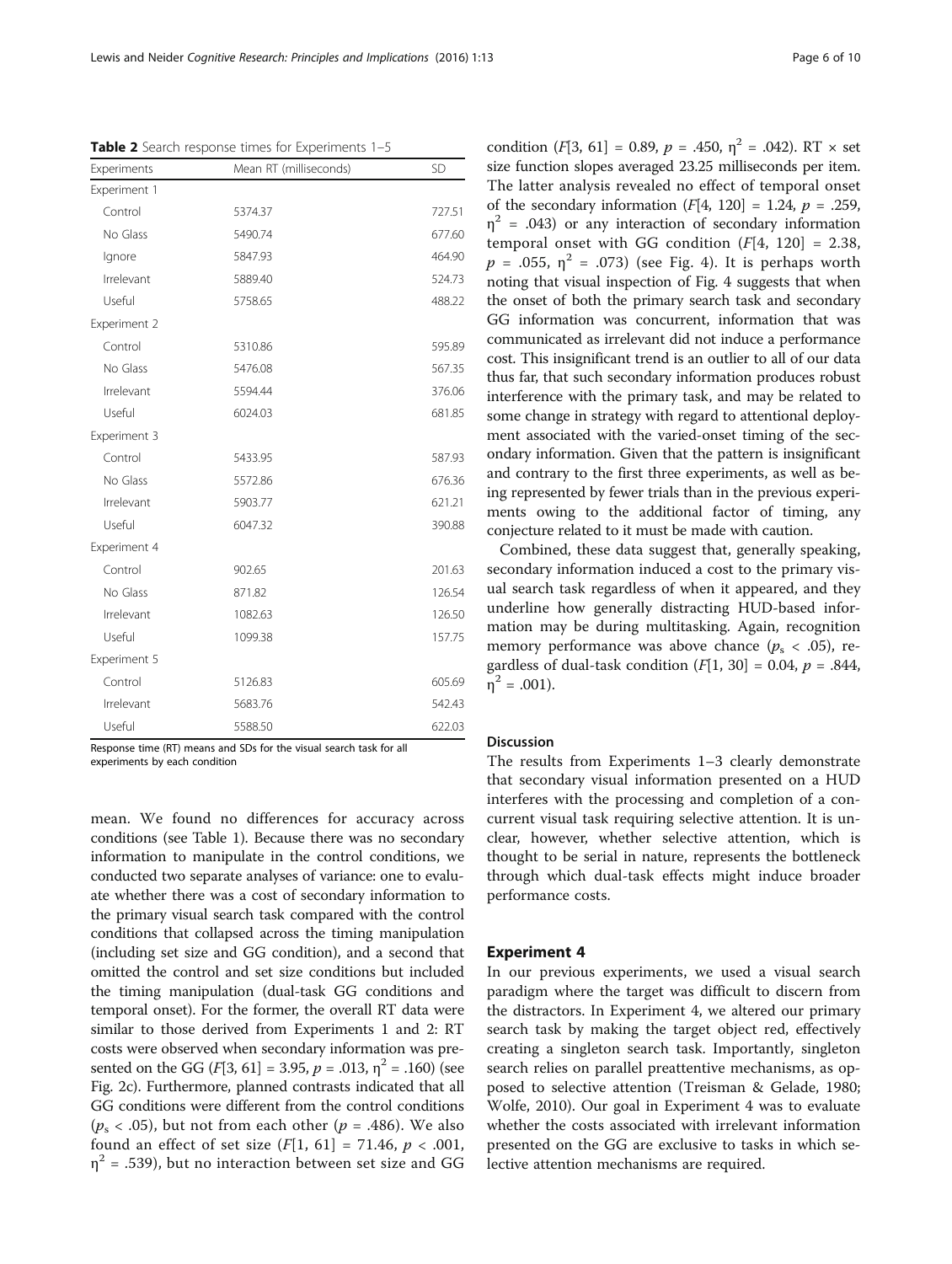<span id="page-6-0"></span>

# Methods

Seventy-two naive participants were recruited for Experiment 4 (47 females,  $M$  age = 18.83). All methods were identical to Experiment 2, with one exception. Specifically, we adjusted the color of the target T to red (RGB 237-0-0) to increase saliency and elicit singleton search behavior.

#### Results

Ten participants were removed from analyses because of accuracy or RT values more than 2 SD from the mean. We found no differences for accuracy across conditions (see Table [1\)](#page-3-0).  $RT \times$  set size functions were consistent with patterns reflective of singleton search (average slope of 1.57 milliseconds per item) (Wolfe, [1998\)](#page-9-0). Patterns of RT costs were also similar to those in our previous experiments. There were significant main effects of GG condition  $(F|3,$ 58] = 9.04,  $p < .001$ ,  $\eta^2 = .319$ ) (see Fig. [2d](#page-4-0)) and set size  $(F[1, 58] = 13.32, p = .001, \eta^2 = .187)$ , but no interaction between condition and set size  $(F[3, 58] = 0.63, p = .598,$  $\eta^2$  = .032). We found that the dual-task conditions had slower RTs than the control conditions ( $p < .05$ ). Consistent with Experiments 1–3, performance in the recognition

task remained above chance ( $p_s < .05$ ) and did not differ across GG conditions  $(F[1, 29] = 0.02, p = .883, \eta^2 = .001)$ .

#### Discussion

These data indicate that interference associated with visual HUD-based distraction is broad, affecting not only selective attention mechanisms but also processes associated with the perceptual extraction of visual features.

## Experiment 5

In Experiments 1–4, the screen on the GG remained blank until a word was presented. As a result, word presentations on the GG could be characterized as abrupt onsets. A large body of literature has shown that such onsets are particularly effective at capturing attentional processes and might be reflexive in nature (Chua, [2013](#page-9-0); Folk & Remington, [2015](#page-9-0); Theeuwes, Kramer, Hahn, Irwin, & Zelinsky, [1999](#page-9-0); Yantis & Jonides, [1984](#page-9-0)). Given these findings, it is possible that the dual-task costs observed up until this point may not be associated with some limitation in multitasking ability, but rather arose solely from the sudden onset of the secondary stimulus. To test this possibility, in Experiment 5 we presented a persistent visual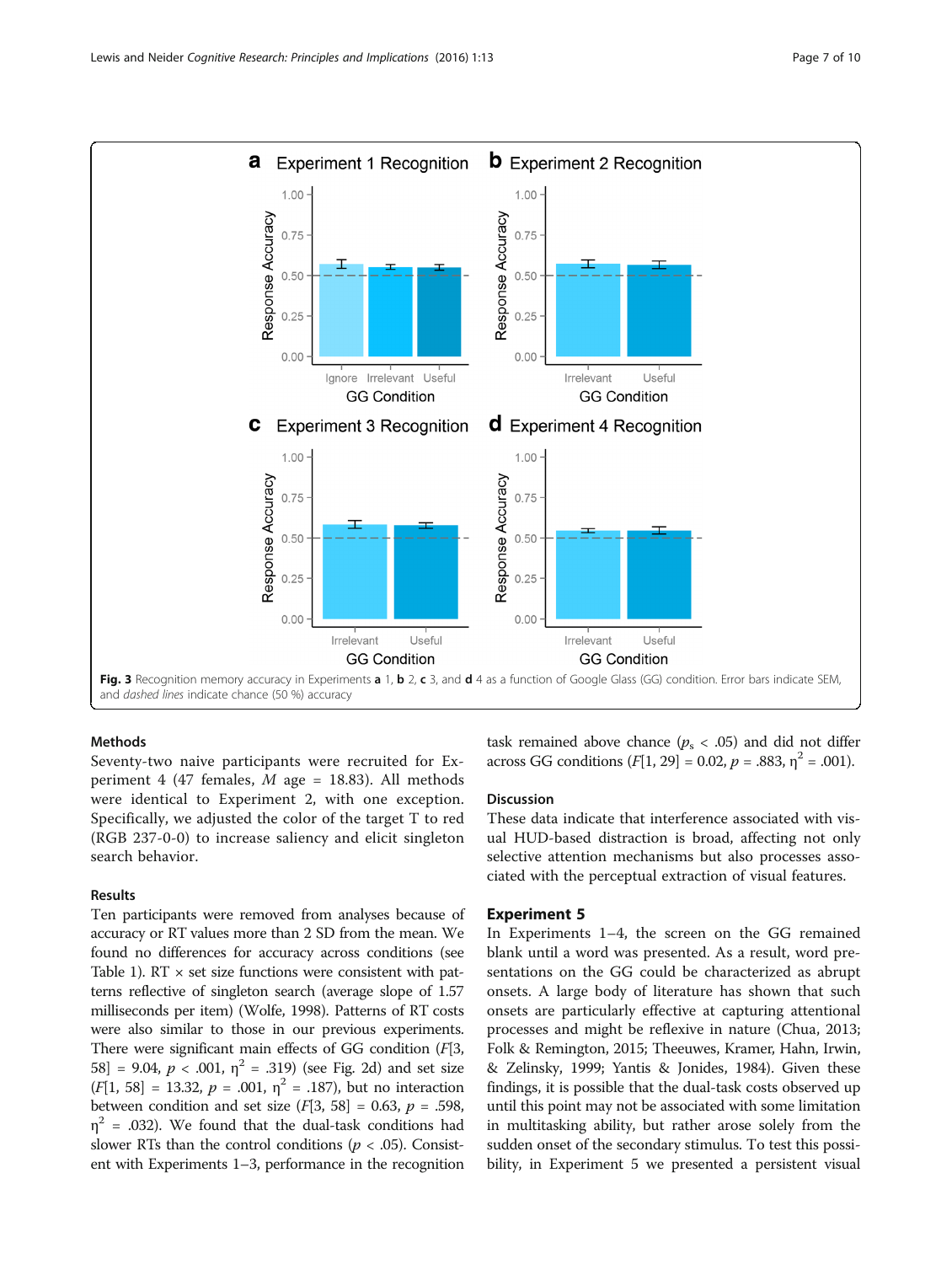<span id="page-7-0"></span>

mask on the GG that was replaced by a word at the onset of the primary visual search task. Finding a pattern of data consistent with Experiments 1–4 would support the assertion that dual-task performance costs associated with HUD-based information are best characterized within the context of basic attentional limitations.

#### Methods

Fifty-seven naive participants were recruited for Experiment 5 (26 females,  $M$  age = 20.11, 19 in each condition). All methods were similar to those in Experiment 2, except that whenever the word was absent from the GG, we presented a visual mask equal in length to the maximum length of the secondary task words (e.g. "#######"). Additionally, given that we found no differences in our previous studies between our two control conditions (i.e., no

glass and glass with no words), we included only the no glass control condition.

#### Results

Three participants were removed from the analyses because of accuracy or RT values more than 2 SD from the mean. We found no differences for accuracy across conditions (see Table [1\)](#page-3-0). Patterns of RT costs were also similar to those in our previous experiments (see Fig. 5a). There were significant main effects of GG condition  $(F[2, 51] = 4.89, p = .011, \eta^2 = .161)$  and set size  $(F[1, 51] =$ 75.23,  $p < .001$ ,  $\eta^2 = .596$ ), but no interaction between condition and set size  $(F[2, 51] = 1.37, p = .263, \eta^2 = .051)$ . We again found that RTs in the dual-task conditions were longer than in the control condition ( $p < .05$ ), regardless of the instructed relevance of the secondary information  $(p = .781)$ . The search slope was 24.86 milliseconds per

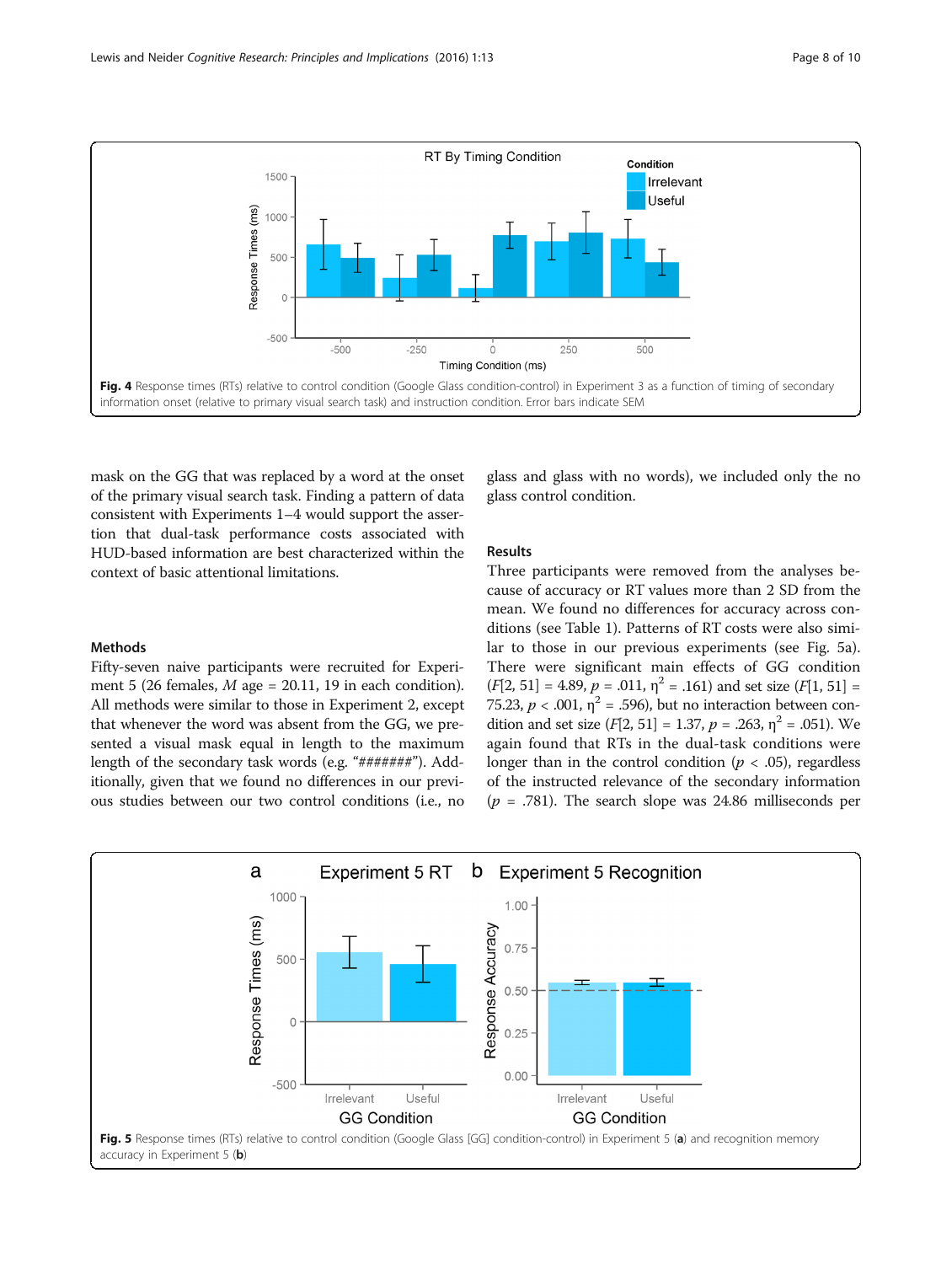item. Performance in the recognition task remained above chance ( $p_s$  < .05) and did not differ across GG conditions  $(F[1, 34] = 0.05, p = .834, \eta^2 = .001)$  (see Fig. [5b](#page-7-0)).

## Discussion

Despite the use of a mask to attenuate the abrupt onset of the HUD-based information, the data derived from Experiment 5 were consistent with the patterns observed in Experiments 1–4; participants took more time to complete the primary search task when a secondary stimulus was presented on the GG.

## Conclusions

Overall, our data show that there is a cost associated with wearable technology in dual-task contexts that approximate situations often encountered in the real world. What's more, this effect is robust and, at the very least, difficult to mitigate. In Experiment 1, we found evidence of a dual-task cost when wearing the GG and that that cost was not offset by relevance instructions pertaining to the secondary information; costs persisted even when participants were instructed to ignore the secondary information. In Experiment 2, we found that when participants were informed that they would be tested on the secondary information, performance costs were even more robust. In Experiment 3, we showed that RT costs associated with the HUD-based secondary information were largely orthogonal to the temporal onset of that information in relation to the primary task; secondary information was nearly always disruptive to visual search, regardless of time of onset. Experiment 4 indicated that the costs of secondary HUD-based information are not only incurred to selective attention mechanisms, but are in fact present at early processing stages thought to be associated with preattentive mechanisms. Finally, in Experiment 5, we tested the possibility that the patterns of data observed in Experiments 1–4 may have been associated with the abrupt onset of the HUD-based information and found that the pattern persisted when the abrupt onsets were eliminated.

Our results provide robust evidence that primary task performance is impaired by secondary information presented on a wearable HUD and is relatively independent of task relevance. Although there was some evidence that participants weighed secondary information portrayed as relevant to the primary task in Experiment 2 more heavily than information portrayed as irrelevant, and in turn had larger overall performance costs, this finding was not replicated in all experiments. Generally speaking, information pertinence may not matter when set against broader distraction, as previous researchers have found that items relevant to safety were not recognized any more often than irrelevant items in either single- or dualtask scenarios (Strayer & Drews, [2007\)](#page-9-0). That these costs

exist in a simplified environment is particularly worrisome when speculating about how they might generalize to more realistic multitasking situations (Horrey & Wickens, [2006](#page-9-0)). Even under relatively simple task conditions, performance decrements were substantial, at ranges of 450–600 milliseconds compared with control conditions. Given the practicality and growing practice of implementing HUDs for a wider variety of users (beyond those in aviation), these costs should give researchers and practitioners pause (Crawford & Neal, [2006](#page-9-0); Liu et al., [2009](#page-9-0)). It is not unreasonable to speculate that these costs might be more severe under increasingly complex, realistic task conditions (e.g., when driving) (Strayer et al., [2003](#page-9-0)). In simulated environments, GG has produced impairments similar to those present when using a cellular device; however, the performance decrements are less severe (He, Choi, McCarley, Chaparro, & Wang, [2015](#page-9-0); Sawyer, Finomore, Calvo, & Hancock, [2014](#page-9-0)).

Importantly, in our studies, performance impairments were present regardless of whether the primary task depended on preattentive parallel processes or serial attention, suggesting that costs under real-world conditions are likely to occur across a broad array of tasks and conditions. Whereas previous findings have demonstrated impairments in perceptual memory under dualtask conditions (Strayer et al., [2003\)](#page-9-0), our data suggest broad-spectrum impairments to attentional processes as well. Our findings are consistent with those derived from previous theoretical models suggesting that cross-task interference is likely to be high when competing information is presented within the same perceptual modality (Wickens, [2008\)](#page-9-0). However, the cognitive mechanisms underlying the interference are often left unspecified. Strayer and Drews (2007) proposed that the underlying interference accompanying technology-based distraction is likely associated with inattentional blindness; secondary information impedes the encoding of primary task information. Our finding that secondary information can impede processes associated with both inefficient and efficient search suggests that dual-task performance impairments may actually arise quite early in the information-processing chain and impact the selection of which low-level information in the environment is passed on to higher-order processes for scrutiny. This explanation is not inconsistent with the proposal of Strayer and Drews. Rather, it provides some broader perspective on where their inattentional blindness findings may emerge from: broad impairments to the deployment of attentional processes. Still, it is worth noting that while we found evidence for impairments to both parallel and serial attentional mechanisms through our experimental manipulations, within our studies there was no interaction of GG condition with set size in the primary visual search task, which one might expect to observe in the presence